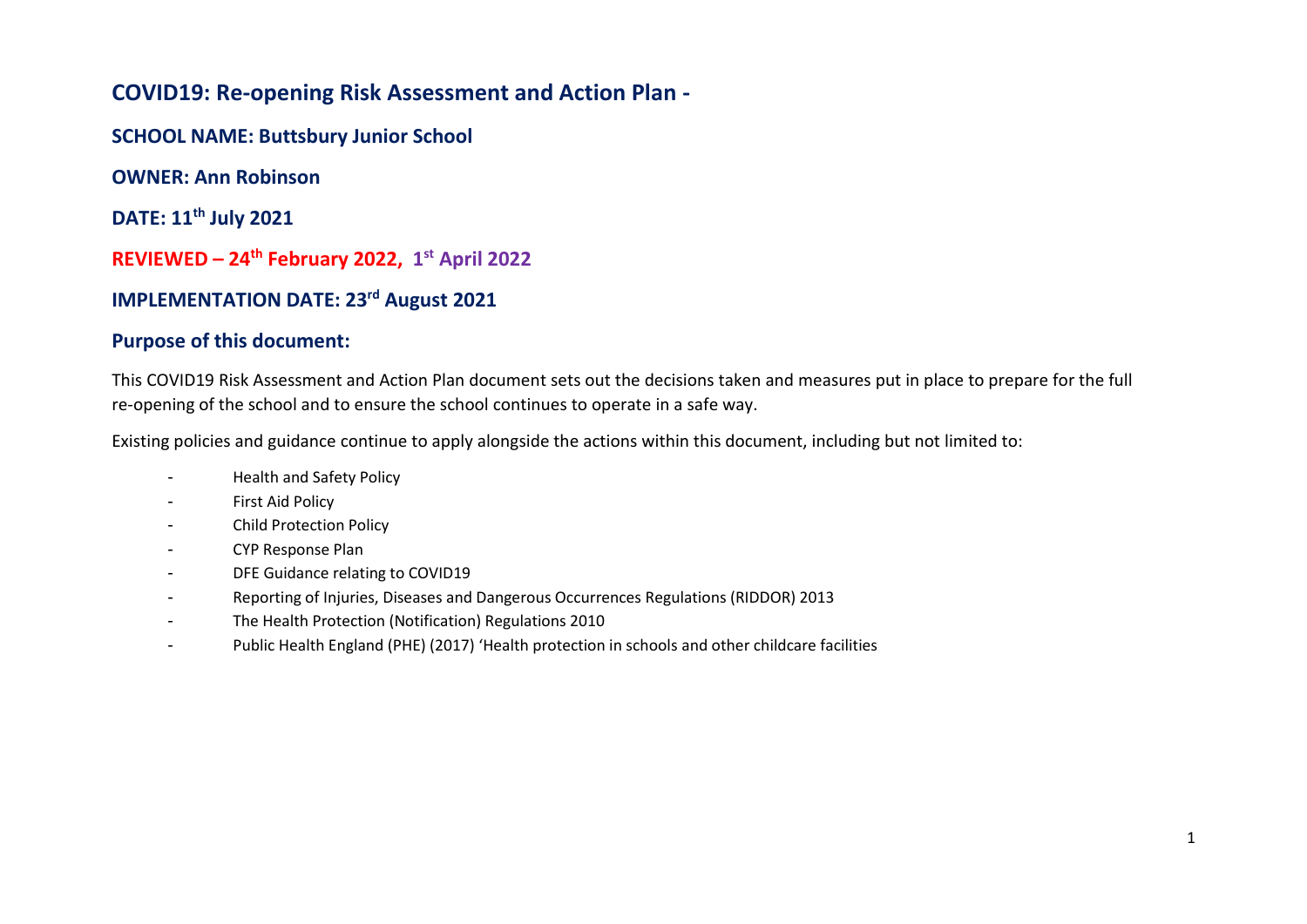| <b>Theme</b>                          | <b>Control Measures</b>                                                                                           | <b>Risk to Implementation</b>                                               | <b>Risk Level</b><br><b>Pre-Action</b> | <b>Action Required /</b><br><b>Decision Made</b>                                                                                                                                                                                                                                                                                                                                                                                  | <b>Action Completed</b><br>Date | <b>Risk Level</b><br><b>Post-Action</b> |
|---------------------------------------|-------------------------------------------------------------------------------------------------------------------|-----------------------------------------------------------------------------|----------------------------------------|-----------------------------------------------------------------------------------------------------------------------------------------------------------------------------------------------------------------------------------------------------------------------------------------------------------------------------------------------------------------------------------------------------------------------------------|---------------------------------|-----------------------------------------|
| <b>Cleaning and</b><br>waste disposal | Enhanced cleaning regime is in<br>place in line with COVID19:<br>Cleaning in non healthcare<br>settings guidance. | Risk of contamination from<br>surfaces.                                     | H                                      | Enhanced cleaning<br>schedule implemented<br>throughout the site,<br>ensuring that contact<br>points, work surfaces,<br>door handles, taps etc.<br>are all thoroughly<br>cleaned and disinfected<br>regularly.<br>Hand towels and<br>handwash are to be<br>checked and replaced<br>as needed by Site<br>Manager.<br>Enhanced cleaning<br>regime for toilet<br>facilities particularly<br>door handles, locks and<br>toilet flush. | <b>July 2021</b>                |                                         |
|                                       | Capacity of cleaning staff is<br>adequate to enable enhanced<br>cleaning regime.                                  | Insufficient staff could mean<br>that the enhanced regime<br>cannot be met. | H                                      | L & L have confirmed<br>capacity.                                                                                                                                                                                                                                                                                                                                                                                                 | <b>July 2021</b>                |                                         |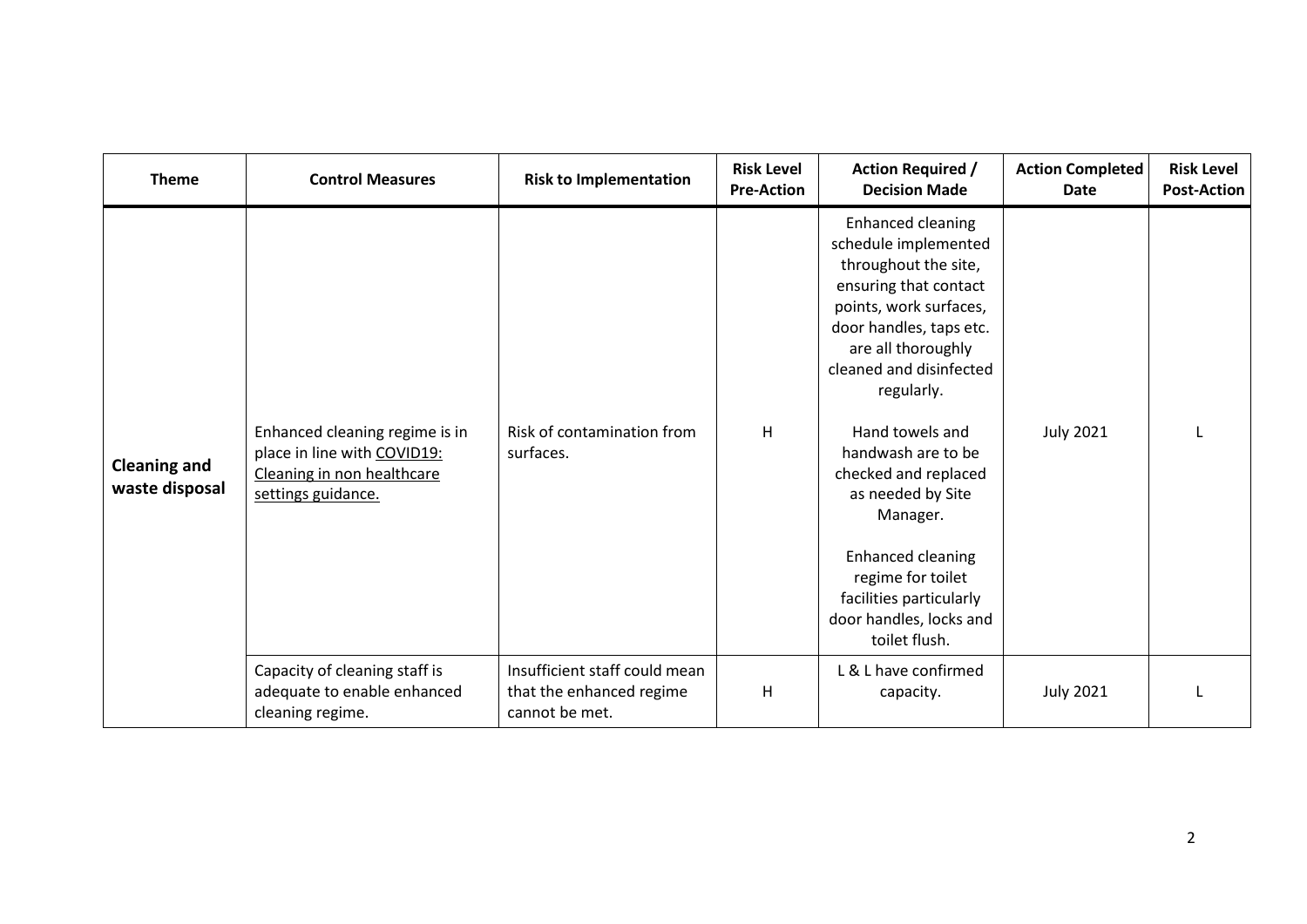|                                                                                                                                                   | No handwashing facilities<br>for visitors.<br>Classrooms do not have |   | Visitors' Toilet has<br>handwashing facilities.<br>Lidded bins in each                                               | <b>July 2021</b> |  |
|---------------------------------------------------------------------------------------------------------------------------------------------------|----------------------------------------------------------------------|---|----------------------------------------------------------------------------------------------------------------------|------------------|--|
| Adequate cleaning supplies and<br>facilities around the school are in<br>place.<br>Arrangements for longer-term<br>continual supplies are also in | tissues.<br>Low supply of soap.                                      | M | classroom<br>Disposable tissues in<br>each classroom to<br>implement the 'catch it,<br>bin it, kill it' approach     |                  |  |
| place.                                                                                                                                            |                                                                      |   | Stock check and<br>ordering schedule<br>reviewed and order<br>made.                                                  | <b>July 2021</b> |  |
| Sufficient time is available for the<br>enhanced cleaning regime to take<br>place.                                                                | Cleaning is insufficient -<br>contamination risk                     | M | All staff advised to work<br>at their desk from<br>3.30pm in order for<br>cleaning to be<br>undertaken.              | <b>July 2021</b> |  |
| Waste disposal process in place<br>for potentially contaminated<br>waste.                                                                         | No appropriate process in<br>place - contamination risk              | M | Waste bags and<br>containers - kept closed<br>and stored separately<br>from communal waste<br>for 72 hours           | <b>July 2021</b> |  |
|                                                                                                                                                   |                                                                      | M | Waste collections made<br>when the minimum<br>number of persons are<br>on site (i.e. after<br>normal opening hours). | <b>July 2021</b> |  |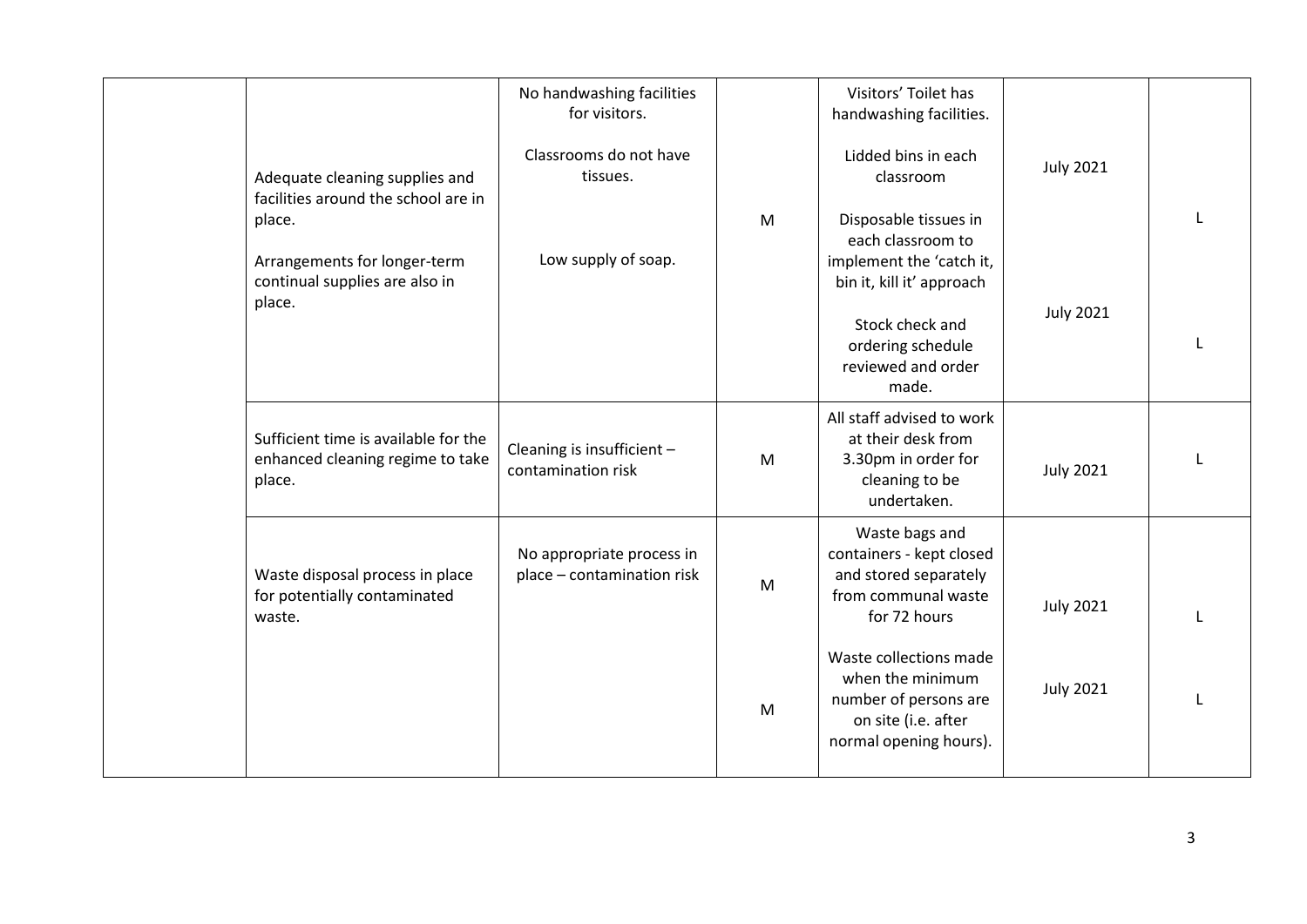| <b>Ventilation</b>                  | Rooms are well-ventilated                                                                                                                                                                                                                                                                                                             | Lack of ventilation increases<br>the risk of transmission   | H                   | Windows are open.<br>Fans and Air<br>Conditioning units may<br>be used on very hot<br>days.                                                                                                                                                                 | <b>July 2021</b><br>August 2021      |   |
|-------------------------------------|---------------------------------------------------------------------------------------------------------------------------------------------------------------------------------------------------------------------------------------------------------------------------------------------------------------------------------------|-------------------------------------------------------------|---------------------|-------------------------------------------------------------------------------------------------------------------------------------------------------------------------------------------------------------------------------------------------------------|--------------------------------------|---|
| <b>Good hygiene</b><br>for everyone | Regular hand washing or<br>sanitising is in place.                                                                                                                                                                                                                                                                                    | Increased risk of<br>transmission due to lack of<br>hygiene | H                   | Children and staff to<br>either wash or sanitise<br>hands regularly<br>throughout the day.                                                                                                                                                                  | <b>July 2021</b>                     |   |
| <b>Staffing</b>                     | Staffing numbers required for<br>entire eligible cohort have been<br>determined including support<br>staff such as facilities, IT,<br>midday and office/admin staff.<br>Including at least one of the<br>following:<br>• Designated Safeguarding<br>Lead (DSL)<br>$\bullet$ SENCO<br>• Caretaker/site member<br>• Office staff member | Insufficient staff                                          | H<br>$\overline{H}$ | Staff audit re: available<br>to work on-site from 1st<br>September<br>Arrange cover as<br>required -<br>DSL - School has three<br>DSLs so not an issue<br>SENCO - Ann Robinson<br>Site Manager - L & L<br>Office Staff - internal or<br><b>SBM Services</b> | <b>July 2021</b><br><b>July 2021</b> |   |
|                                     | Approach to staff absence<br>reporting and recording in place.<br>All staff aware.                                                                                                                                                                                                                                                    | SLT unaware of staff<br>absence                             | H                   | Current arrangements -<br>contact HT - remain in<br>place.                                                                                                                                                                                                  | <b>July 2021</b>                     | L |
|                                     | Plans to respond to increased<br>sickness levels are in place.<br>Cover arrangements determined<br>(including leaders and<br>safeguarding designated leads) -<br>on a weekly rather than daily                                                                                                                                        | Shortages of staff                                          | M                   | School has additional<br>staff which can be<br>assigned if needed.                                                                                                                                                                                          | <b>July 2021</b>                     |   |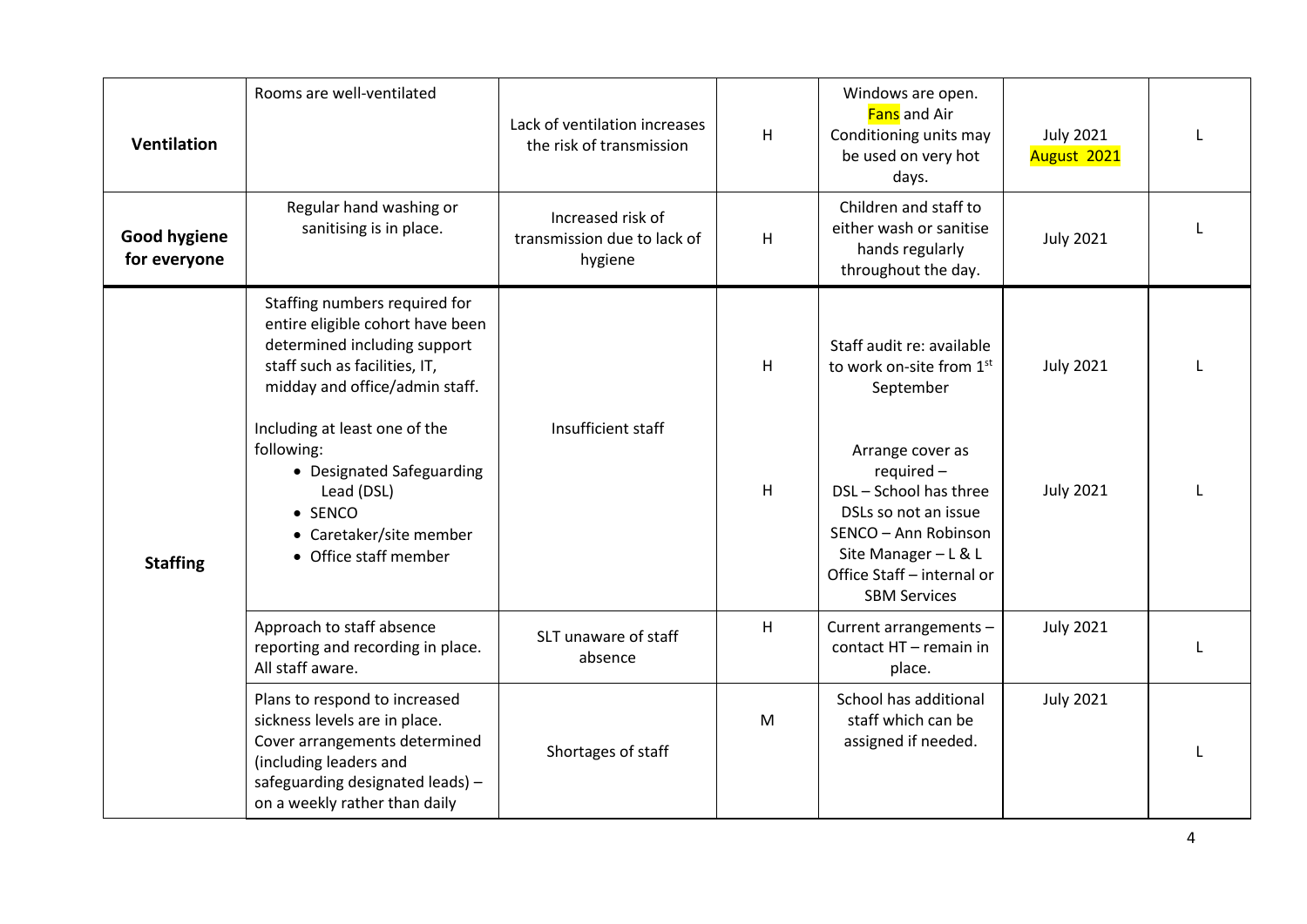| basis to minimise contacts.                                                                                                                                                                                                                                                          |                                                                                                      |           |                                                                                                                                                                                                                                                                                                                      |                  |   |
|--------------------------------------------------------------------------------------------------------------------------------------------------------------------------------------------------------------------------------------------------------------------------------------|------------------------------------------------------------------------------------------------------|-----------|----------------------------------------------------------------------------------------------------------------------------------------------------------------------------------------------------------------------------------------------------------------------------------------------------------------------|------------------|---|
| Consideration given to staffing<br>roles and responsibilities with<br>regards to the continuation of<br>remote provision alongside in-<br>school provision.                                                                                                                          | Staff workload                                                                                       | L         | PPA still provided for<br>teachers - cover by<br><b>TAs. Additional</b><br>management time for<br>Year Group Leaders -<br>cover by regular non-<br>assigned teachers.<br>Non-class based DHT to<br>provide work for<br>remote learning if the<br>Bubble teacher is<br>unable to do this from<br>home due to illness. | <b>July 2021</b> |   |
| Consideration given to the<br>options for redeployment of staff<br>to support the effective working<br>of the school.                                                                                                                                                                |                                                                                                      |           | Not an issue at present<br>as we have surplus staff<br>but will review if<br>needed.                                                                                                                                                                                                                                 | <b>July 2021</b> | L |
| Staffing roles and responsibilities<br>with regard to continued remote<br>provision alongside in-school<br>provision agreed and<br>communicated.<br>If redeployment is taking place<br>staff are aware of controls and<br>processes in respect of tasks they<br>are unfamiliar with. | TA s could be required to<br>lead some groups as not<br>enough teachers on site to<br>cover numbers. | M         | Ensure there are<br>sufficient staff to<br>deliver in school and<br>remote provision.                                                                                                                                                                                                                                | <b>July 2021</b> |   |
| Approach to support wellbeing,<br>mental health and resilience in<br>place, including bereavement                                                                                                                                                                                    | Mental health and well-<br>being are not supported.<br>Staff are unaware of how to                   | ${\sf M}$ | Staff are aware of<br>available support and                                                                                                                                                                                                                                                                          | <b>July 2021</b> |   |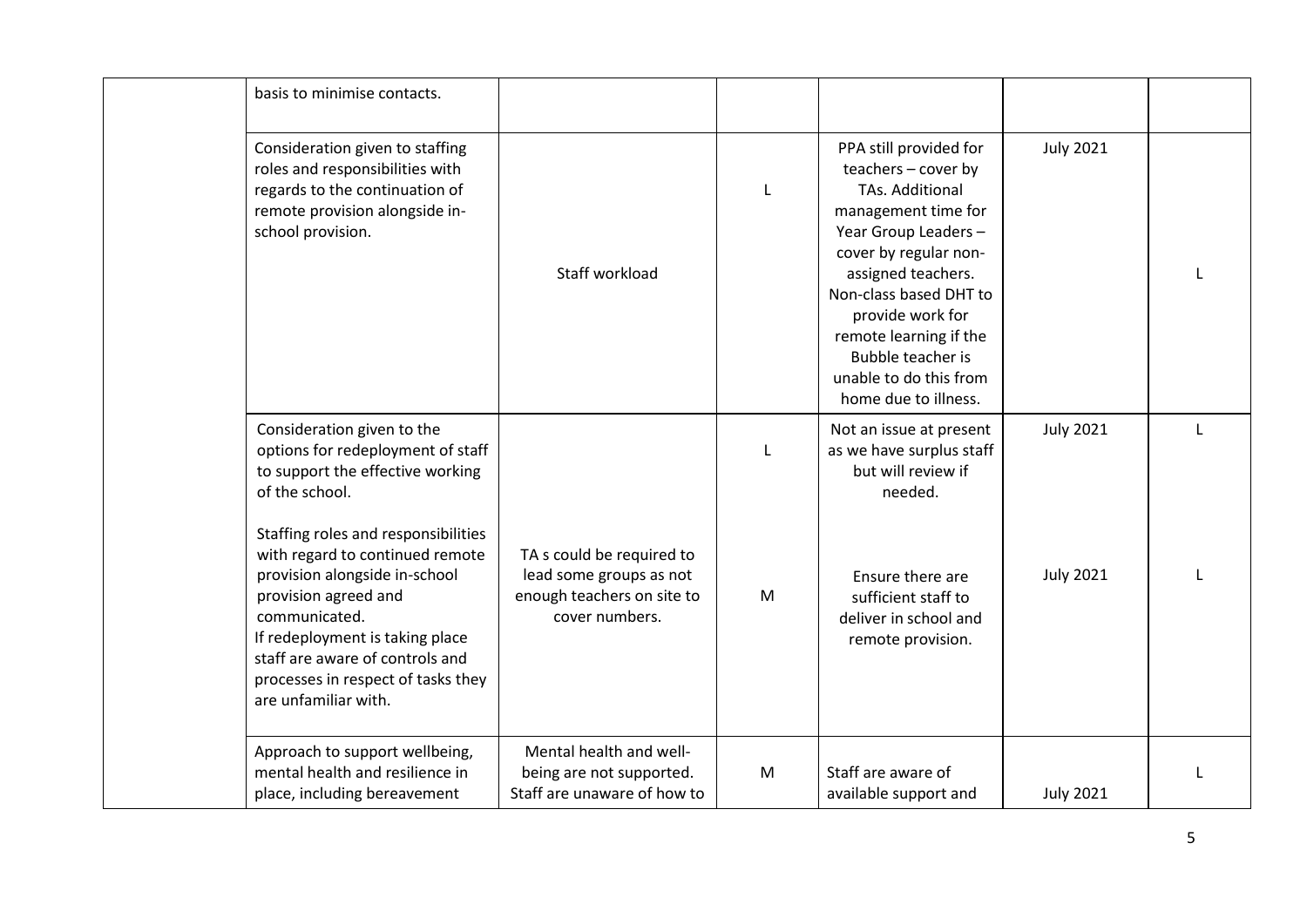|                                  | support<br>How staff are supported to<br>follow this within their own<br>situations and that of pupils and<br>colleagues is clear.                                                                 | access support.                                        |   | advice for schools and<br>pupils available from<br>ECC, including the<br><b>Educational Psychology</b><br>service<br>https://schools.essex.gov.<br>uk/admin/COVID-<br>19/Pages/default.aspx |                  |              |
|----------------------------------|----------------------------------------------------------------------------------------------------------------------------------------------------------------------------------------------------|--------------------------------------------------------|---|---------------------------------------------------------------------------------------------------------------------------------------------------------------------------------------------|------------------|--------------|
|                                  | The approach for inducting new<br>starters has been reviewed and<br>updated in line with current<br>situation.                                                                                     | New starters are not<br>inducted appropriately.        | M | The school has no new<br>starters at present.<br>Staff returning to work<br>e.g. from maternity<br>leave, are given a full<br>induction.                                                    | <b>July 2021</b> | $\mathbf{L}$ |
|                                  | Return to school procedures are<br>clear for all staff.                                                                                                                                            | Staff are not aware of<br>procedures.                  | M | All staff have received<br>a detailed copy of the<br><b>Operational Manual</b><br>and risk assessment.                                                                                      | <b>July 2021</b> | L            |
|                                  | Arrangements in place for any<br>externally employed adults<br>delivering learning in school e.g.<br>sports coaches, music tutors,<br>forest school leaders. Protocols<br>and expectations shared. | Externally employed adults<br>do not follow protocols. | H | Eternal staff e.g. sports<br>coaches, are required<br>to follow all school<br>guidelines.                                                                                                   | <b>July 2021</b> |              |
| <b>PPE</b>                       | PPE requirements understood<br>and appropriate supplies in place.<br>Long term approach to obtaining<br>adequate PPE supplies in place.                                                            | Shortage of PPE                                        | H | Initial PPE equipment in<br>school prior to re-<br>opening. Regular stock<br>takes undertaken.                                                                                              | <b>July 2021</b> |              |
| <b>Response to</b><br>suspected/ | Approach to confirmed COVID19<br>cases in place: during school day<br>• Which staff member/s                                                                                                       |                                                        |   |                                                                                                                                                                                             |                  |              |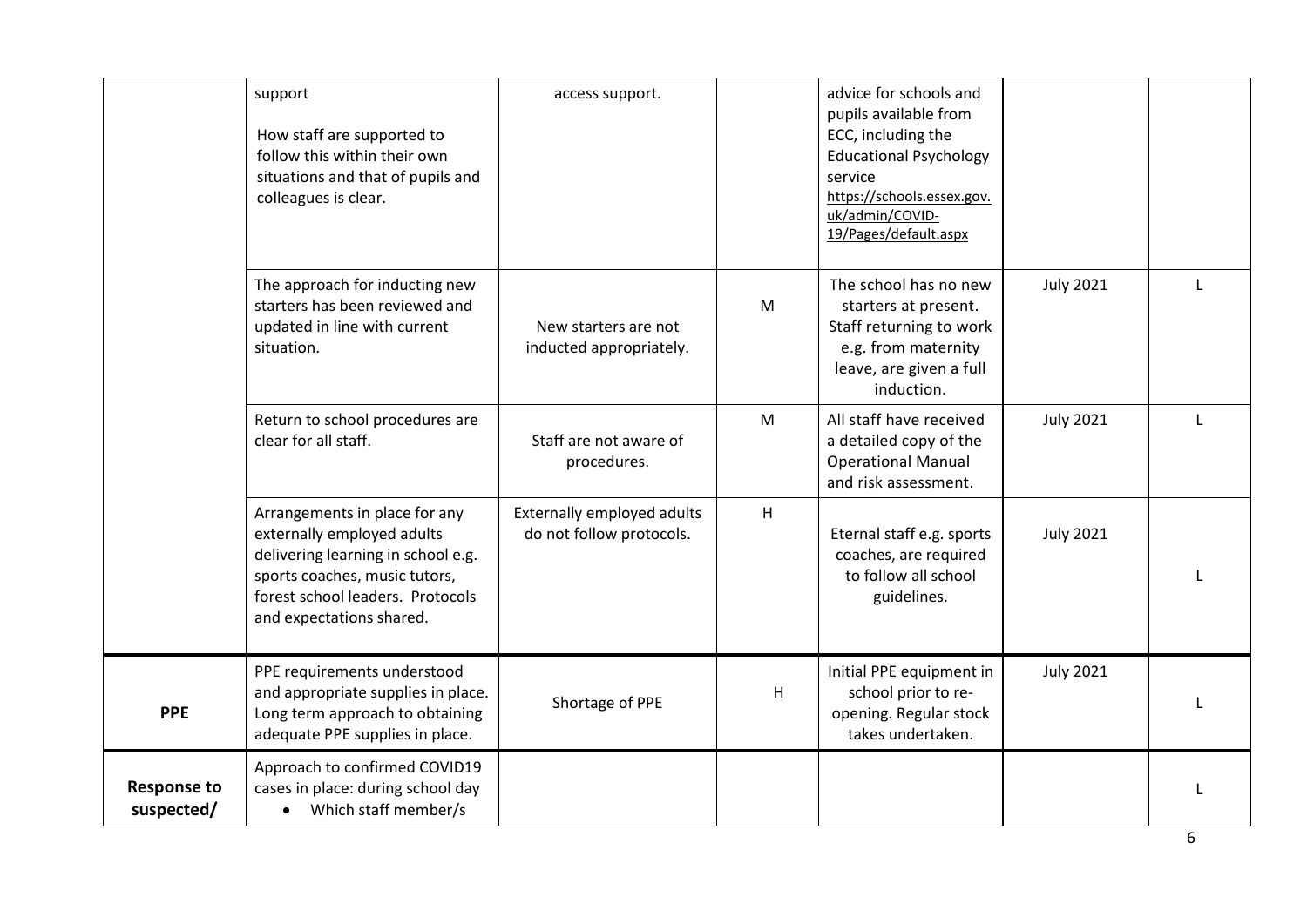| confirmed case<br>of COVID19 in<br>school | should be informed/take<br>action<br>Area established to be<br>$\bullet$<br>used if an individual is<br>displaying symptoms<br>during the school day and<br>needs to be isolated<br>Cleaning procedure in<br>place<br>Arrangements for<br>$\bullet$<br>informing parent<br>community in place | Robust procedure not in<br>place; risk of infection not<br>controlled. | H      | School's response and<br>protocol is shared with<br>all staff and visitors.                                                                                                                                                                                                                                                                                                                                                                                                                          | <b>July 2021</b>               |  |
|-------------------------------------------|-----------------------------------------------------------------------------------------------------------------------------------------------------------------------------------------------------------------------------------------------------------------------------------------------|------------------------------------------------------------------------|--------|------------------------------------------------------------------------------------------------------------------------------------------------------------------------------------------------------------------------------------------------------------------------------------------------------------------------------------------------------------------------------------------------------------------------------------------------------------------------------------------------------|--------------------------------|--|
| <b>Self-Isolation</b>                     | Refer to ECC and Public Health<br>Guidance for further information.                                                                                                                                                                                                                           | Additional risk of hidden<br>transmission                              | M<br>M | Adults with the<br>symptoms of a<br>respiratory infection,<br>and who have a high<br>temperature or feel<br>unwell, should try to<br>stay at home and avoid<br>contact with other<br>people until they feel<br>well enough to resume<br>normal activities and<br>they no longer have a<br>high temperature<br>children and young<br>people who are unwell<br>and have a high<br>temperature should<br>stay at home and avoid<br>contact with other<br>people. They can go<br>back to school, college | <b>July 2021</b><br>April 2022 |  |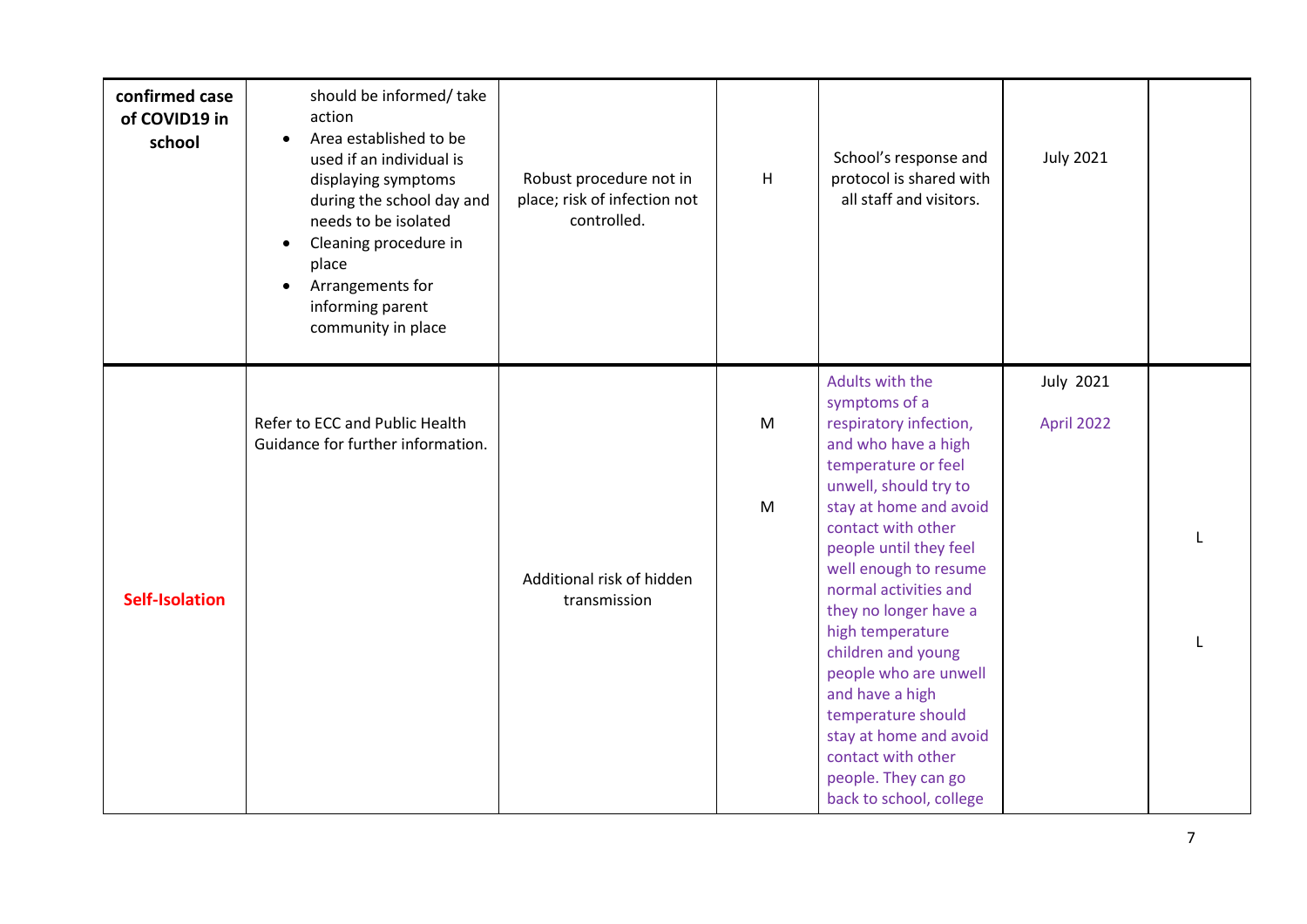|                                                   |                                                                                                                                                                                                                                                                     |                                               |              | or childcare when they<br>no longer have a high<br>temperature, and they<br>are well enough to<br>attend<br>Adults who test positive<br>are advised to self-<br>isolate for five days; for<br>children under 18, this<br>is three days. |                  |  |
|---------------------------------------------------|---------------------------------------------------------------------------------------------------------------------------------------------------------------------------------------------------------------------------------------------------------------------|-----------------------------------------------|--------------|-----------------------------------------------------------------------------------------------------------------------------------------------------------------------------------------------------------------------------------------|------------------|--|
| Remote<br><b>Education</b><br>Contingency<br>Plan | All students have access to<br>technology and remote learning<br>which is offered via 3 Live Lessons<br>each day via Google Classrooms;<br>this is set up within 12 hours of<br>notification.<br>If a bubble is closed, remote<br>learning can be readily accessed. | No remote learning is<br>available.           | $\mathsf{M}$ | Support is available<br>from the school for any<br>IT issues. The school<br>will endeavour to loan<br>laptops to children who<br>do not have access to a<br>suitable device at<br>home.                                                 | <b>July 2021</b> |  |
|                                                   | Information shared with staff<br>around the re-opening plan,<br>returning to site, amendments to<br>usual working patterns/practices<br>and groups.                                                                                                                 | Staff not aware of re-<br>opening plan        | H            | All staff are aware of<br>the operational guide<br>for September 2021<br>and the risk<br>assessment.                                                                                                                                    | <b>July 2021</b> |  |
| Communication                                     | Trustees consulted on full<br>opening plans.<br>Union representatives and staff<br>consulted on full opening plans.                                                                                                                                                 | Trustees and staff not aware<br>of procedures | M            | Plans discussed at GB<br>meetings<br>Staff consulted.                                                                                                                                                                                   | <b>July 2021</b> |  |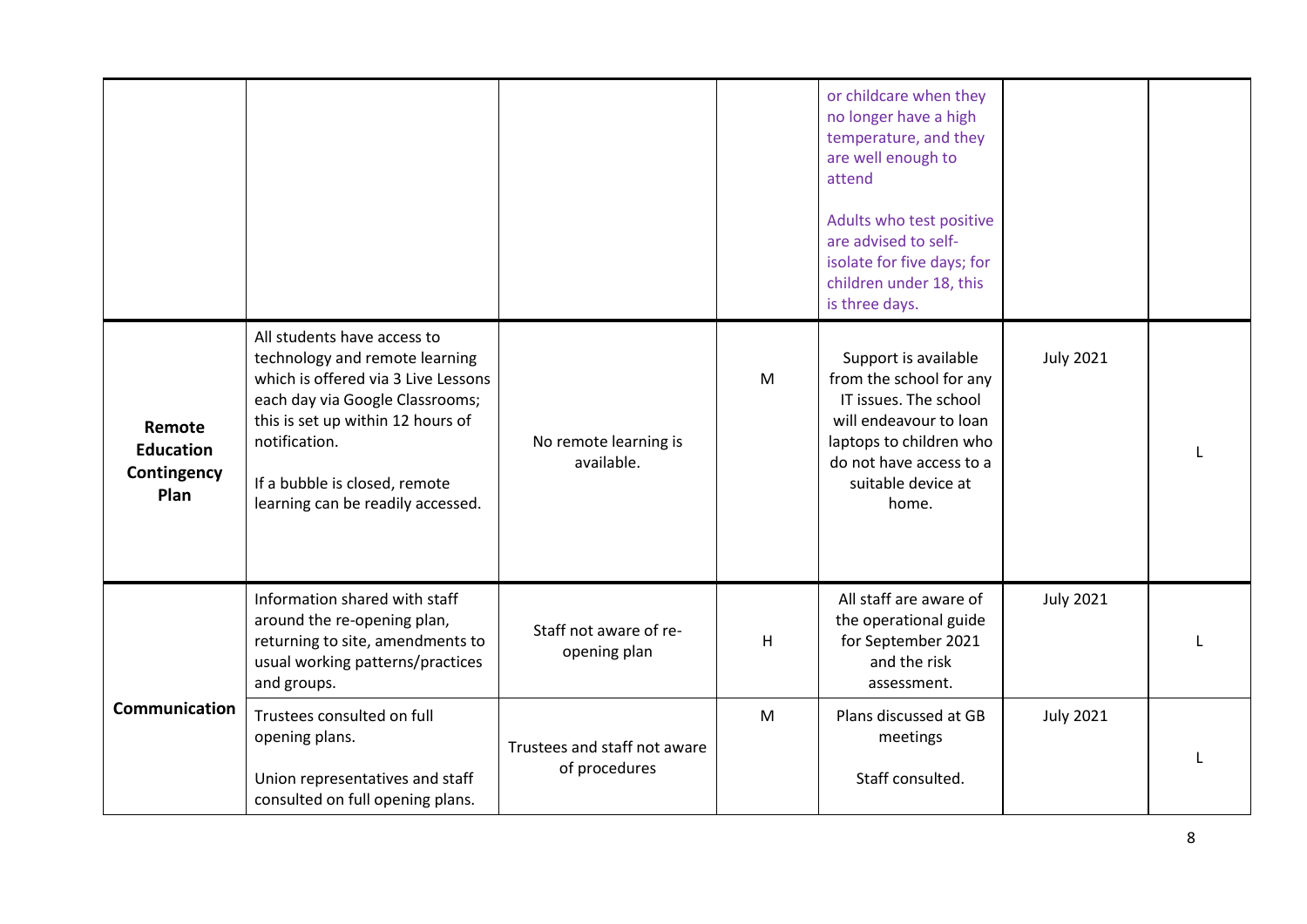|                | Risk assessment published on<br>website.                                                                                                                                                                            |                                                           |              | Staff consulted                                                                                                            |                          |  |
|----------------|---------------------------------------------------------------------------------------------------------------------------------------------------------------------------------------------------------------------|-----------------------------------------------------------|--------------|----------------------------------------------------------------------------------------------------------------------------|--------------------------|--|
|                | Communications with parents:<br>The 'Return to School'<br>$\bullet$<br>plan for September 2021<br>has been shared with<br>parents                                                                                   | Parents not aware of the re-<br>opening plan              | M            | Letters sent periodically<br>to inform parents of<br>plans                                                                 | July 2021 and<br>ongoing |  |
|                | On-going regular communication<br>plans determined to ensure<br>parents are kept well-informed                                                                                                                      | Parents are unaware of<br>school procedures               | $\mathcal M$ | Letters, website<br>updates, social media                                                                                  | July 2021 and<br>ongoing |  |
|                | Trustees are clear on their role in<br>the planning and full re-opening<br>of the school, including support<br>to leaders.<br>Approach to communication<br>between Leaders and Trustees is<br>clear and understood. | Trustees are unclear of their<br>role                     | M            | Chair circulated NGA<br>guidance on the role of<br>Trustees.                                                               | <b>July 2021</b>         |  |
|                | Trustees have oversight of all<br>staff wellbeing and appropriate<br>arrangements are in place to<br>support the HT and SLT.                                                                                        | Poor staff well-being could<br>lead to staff sickness.    | M            | SLT and HT monitor<br>staff well-being via<br>weekly catch ups. Well-<br>being is on the FGB<br>agenda.                    | July 2021 and<br>ongoing |  |
| <b>Finance</b> | Additional costs incurred due to<br>COVID19 are understood and<br>clearly documented.                                                                                                                               | School is not aware of the<br>financial impact of COVID19 | M            | Finance Officer and<br><b>Finance Consultant</b><br>regularly review the<br>financial situation and<br>report to Trustees. | Ongoing                  |  |